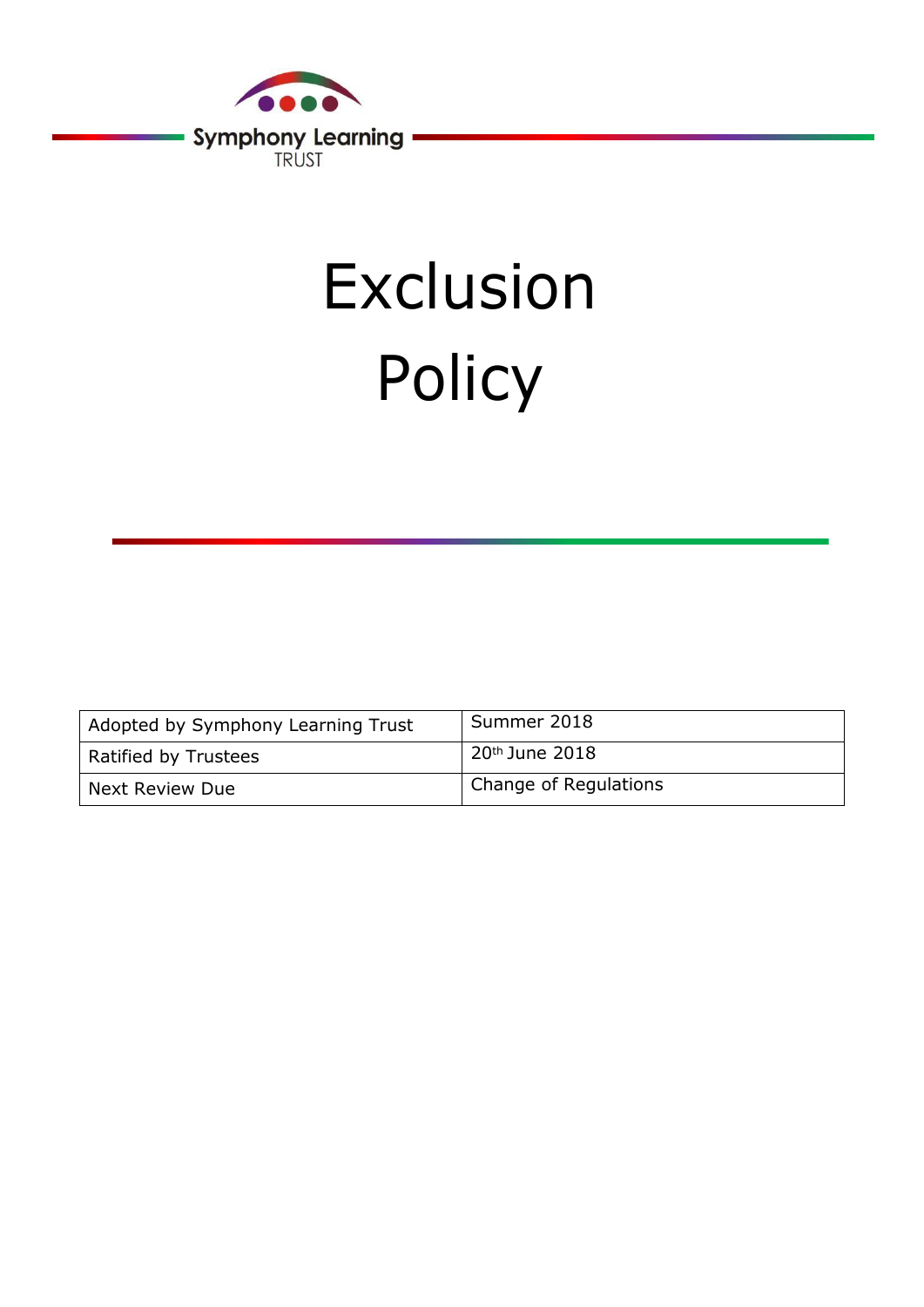# **Control** Overview

It is the policy of the Symphony Learning Trust schools to try to deal with all behavioural issues in an active, positive way, employing a wide range of strategies, including those specifically designed to avoid such issues reaching the point of exclusion.

Exclusions can be a worrying, upsetting and difficult time for you and your child. Provided here is a brief overview of the process involved if your child has either been excluded from school permanently or for a fixed period (including lunch times).

The process of exclusion that all schools must follow is based on guidance *DfE Exclusion from maintained schools, Academies and pupil referral units in England. A guide for those with legal responsibilities in relation to exclusions (updated 10 February 2015).*

The exclusion guidance affects all pupils, including those who may be below or above compulsory school age. However, the guidance in relation to education provision beyond the sixth day, only applies to those children who are of compulsory age school and are excluded for more than six days. This means if your child is of compulsory school age, they will continue to receive an education provision beyond the sixth day of exclusion.

**For theremainderof thispolicy, referenceto'school'willindicatetheindividual SLT school in question. Reference to 'Head teacher' also includes Executive Head teachers and/or Heads of Schools**

# **Also Purpose of this policy**

This policy is designed to briefly outline the school's approach to exclusions within the statutory framework as defined in the *The School Discipline (Pupil Exclusions and Reviews) (England) Regulations 2012.* It outlines only where the school applies its own additional guidance and policies, which complement and reinforce the statutory guidance, for purposes of clarity in the day-to-day operation of the school.

#### **1. Principles**

- 1.1. As a school we feel it is important to promote a caring and supportive environment to enable all members of the school community to feel secure, respected and therefore promote good behaviour in others.
- 1.2. The development of personal qualities and social skills and the fostering of socially acceptable behaviour are an integral aspect of the school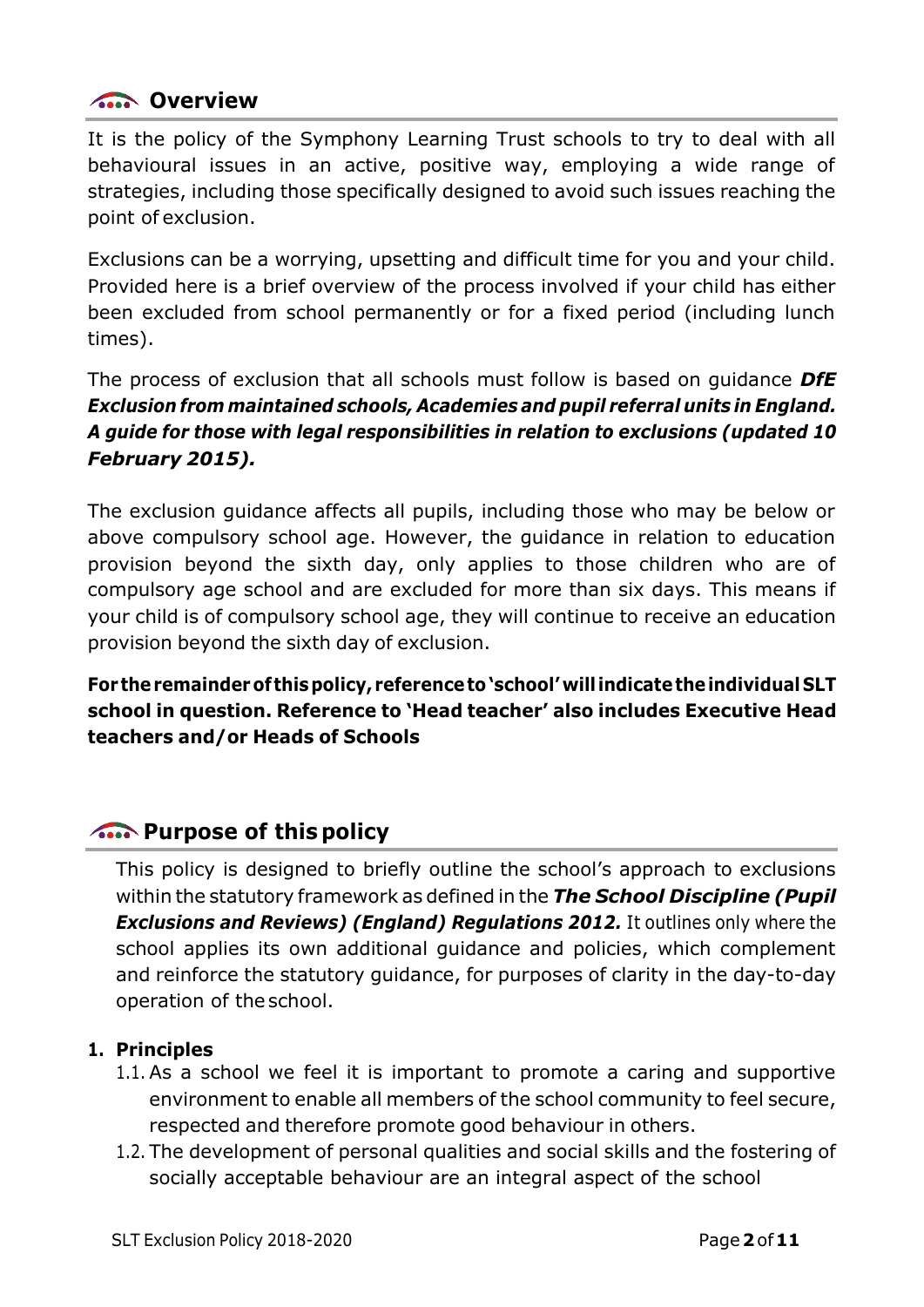curriculum.

- 1.3. Exclusion is a sanction used by the school only in cases deemed as **serious breaches** of the School Behaviour Policy. A pupil may be at risk of an exclusion from schoolfor:
	- serious fighting
	- verbal or physical assault of another pupil or adult;
	- threatening/intimidating behaviour towards other pupils and/or adults;
	- bullying behaviour includingracism;
	- foul language directed at another pupil or adult;
	- defiance towards any authorised adult in the school;
	- damaging school or others' property;
	- persistent and repetitive disruption of lessons and other students' learning;
	- extreme misbehavior, which is deemed outside the remit of the normal range of sanctions.

### **Evidence of Poor Behaviour**

- 1.4. In most cases, except for the most extreme, the Head teacher will have considered the following before making a decision about an exclusion:
	- Verbal or written reports from members of staff
	- Discussions with the pupils concerned
	- Discussions with the parent/s of the pupils concerned
	- Responses to any of the following:
		- o persistent loss of playtime;
			- o entries into the Head teacher's behaviour record book /incident slips
			- o letters sent to parents reporting incidences of poor behaviour.

## **Types of Exclusion**

- a. **A Fixed Term Exclusion** fromtheschool canonlybeauthorisedbythe Head teacher (including Executive Head or Head of School) or Deputy Head teacher acting on their behalf. If none are available to authorise the exclusion a decision should be deferred until the opportunity for authorisation is available.
- b. In the case of a **Permanent Exclusion** this can only be authorised by the Head teacher (or Executive Head teacher) and **must only** be done after consulting the Chair of Governors of the intention to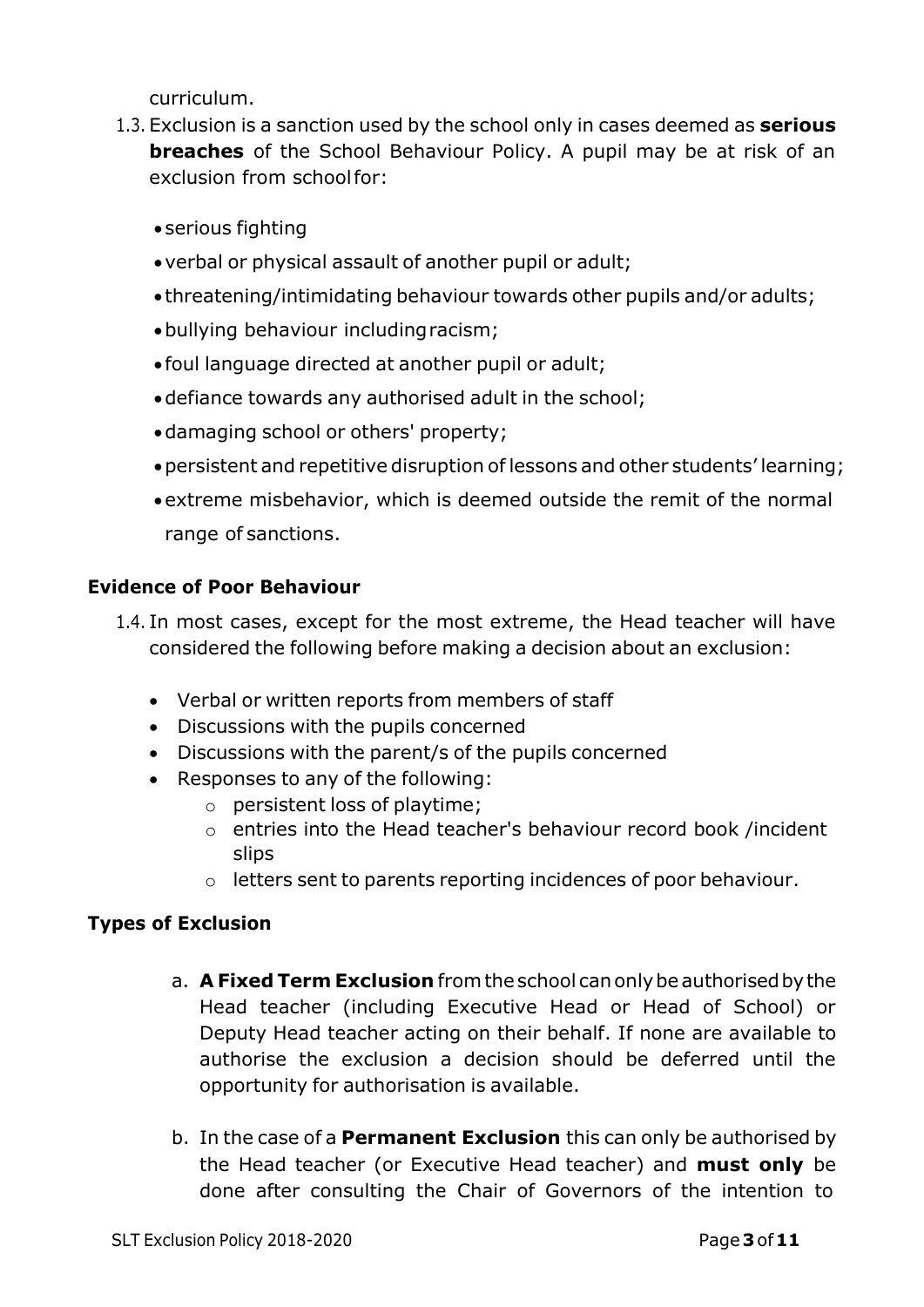impose this sanction, although the **final** decision rests with the Head teacher of theschool.

- c. The school seeks to reduce the number of incidents leading to exclusions by promoting a positive atmosphere of mutual respect and discipline within theschool.
- d. The school regularly monitors the number of Fixed Term Exclusions to ensure that no group of students is unfairly disadvantaged through their use and that any underlying needs of individuals are being fully met.

### **Notification of an Exclusion**

- i. The pupil who has been excluded will have the reason for his/her exclusion explained to them by either the Head teacher or Deputy Head teacher, so that they understand the nature of their misbehavior and why it is unacceptable.
- ii. If an incident takes place at the end of the school day or after school that day, the parents of the pupil will be contacted and a meeting with the parents and pupil will be arranged for the next morning to investigate the incident and provide the pupil with an opportunity to discuss what took place and why before a decision to exclude is made.
- iii. The parents will be notified as soon as possible of the decision to exclude and the reasons for the exclusion. The evidence leading up to the decision will beexplained.
- iv. This will be done on the day of the exclusion being authorised by either direct phone contact or a face-to-face meeting.
- v. A written confirmation of the reason(s) for the exclusion will be sent to parents the same day, outlining the reasons for the decision, the date upon which the pupil will be allowed back into school, the procedures for appeal which are open to the parents.
- vi. In the case of a Permanent Exclusion parents will be notified by the Head teacher in a face-to-face meeting.
- vii. The Chair of Governors will be informed, and a copy of the letter to parents made available.
- viii. The school administrator will record the nature and length of the exclusion on the schools SIMs system
- ix. The exclusion will be reported to the next Full Governing Body meeting.
- x. Work will be set for the pupil to complete at home during a fixed-period exclusion. This will be made available to the parents on the morning following an exclusion.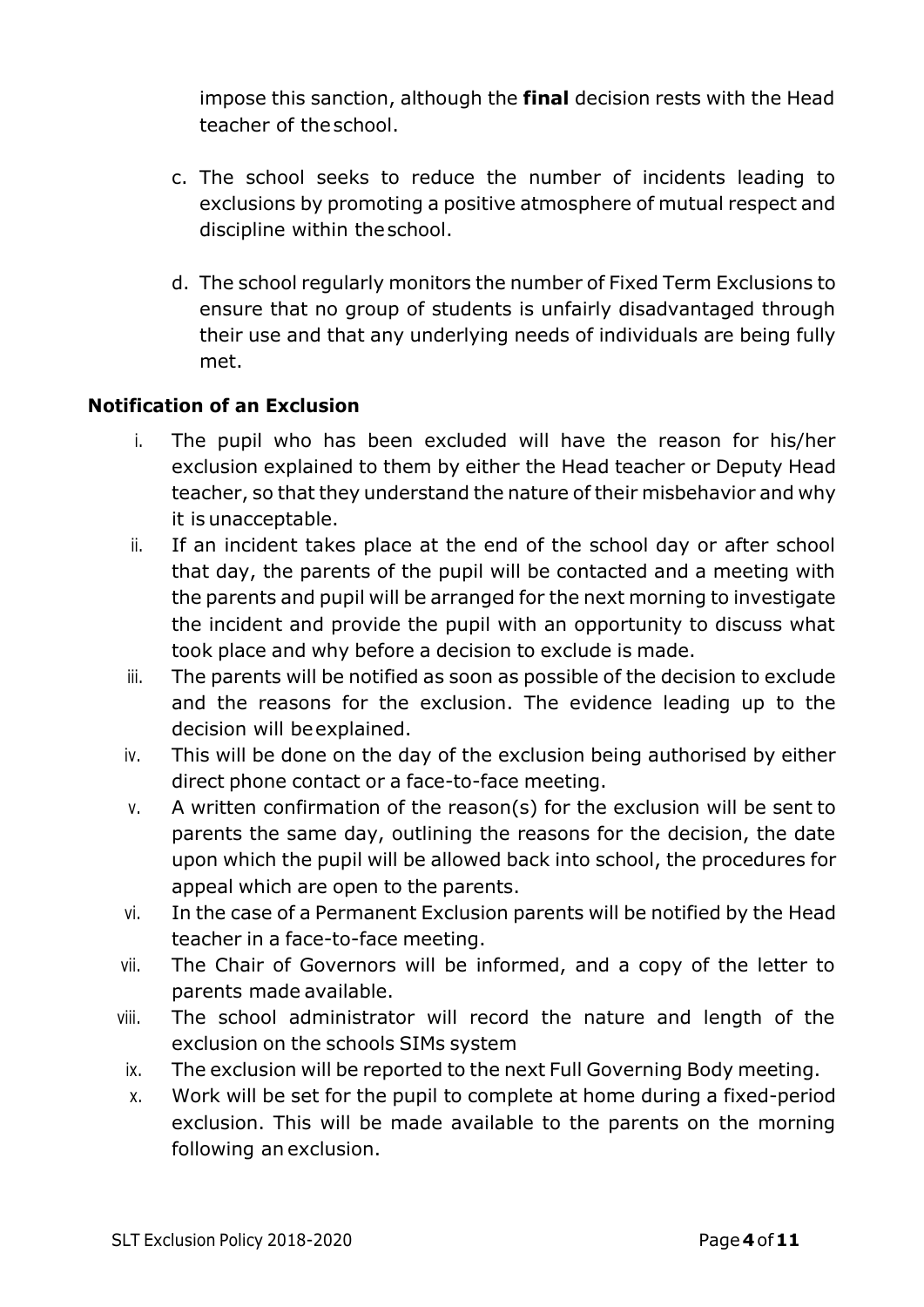### **Students Returning from a Fixed Term Exclusion**

All students returning from a Fixed Term Exclusion are required to attend a reintegration meeting, accompanied by a parent. This meeting will seek to establish practical ways in which further exclusion can be avoided and behaviour modified to acceptable standards in partnership between student, parent andschool.

#### **For permanent exclusions:**

- e. A school will usually only permanently exclude a child as a last resort, after trying to improve the child's behaviour through other means. However, there are exceptional circumstances in which a Head teacher may decide to permanently exclude a pupil because of ongoing issues or even for a 'one-off'' incident.
- f. In the case of a **Permanent Exclusion** this can only be authorised by the Head teacher (or Executive Head teacher) and **must only** be done after consulting the Chair of Governors of the intention to impose this sanction, although the **final** decision rests with the Head teacher of the school. If your child has been permanently excluded, be aware that:
	- The Head teacher will inform the parents of the decision in a faceto-face meeting. The parents will be informed of the decision and the reasons for it. The evidence leading up to the decision will be explained;
	- A letter of confirmation will be sent on the same day by first-class post outlining the reasons for the decision, the procedures for appeal which are open to the parents;
	- The Chair of Governors and the Hearings & Appeals Governor will be informed, and a copy of the letter to parents made available;
	- The school's governing body is required to review the Head teacher's decision and you may meet with them to explain your views on theexclusion;
	- the Academy must provide full-time education up to the sixth day of a permanentexclusion;
	- A special meeting of a delegated committee of the Governing Body will be called within fifteen working days of the date of exclusion, of which the parents will be notified, in order to consider the decision of the Head teacher.

### **2. Appeals**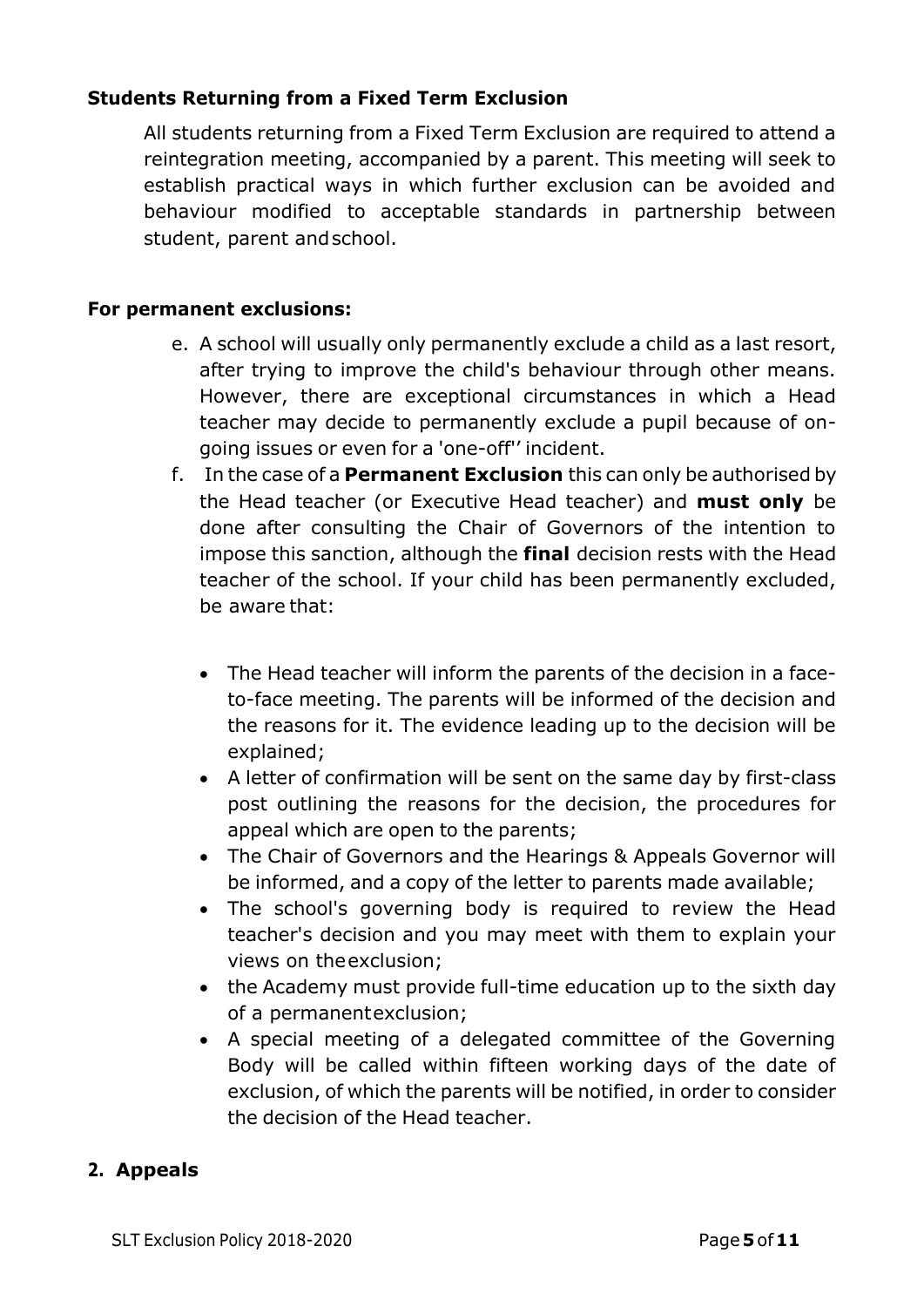All correspondence regarding an exclusion from the school will inform parents of their right to appeal to the Governing Body against the decision to exclude. This procedure is clearly set out in the statutory guidance.

The person who should be contacted to initiate an appeal is the Clerk to the Governors.

#### **Exclusions Committee**

- 2.1. The Governing Body delegates authority to a committee comprising at least three governors, of whom the Head teacher shall **not be one**.
- 2.2. The membership of the committee shall be reviewed annually at the first full meeting of the Governing Body of each year.
- 2.3. The committee is delegated the authority, to consider:
	- the report of the Head teacher in respect of the decision to exclude a pupil
	- the representations of the parents of the pupil (if present)
	- to question those involved, if appropriate;
	- to allow cross-questioning, and;
	- to decide either to endorse the decision of the Head teacher, or to direct the Head teacher to reinstate the pupil.

#### **3. Relationship to other school policies**

The Exclusion Policy should be read in tandem with the school's Behaviour Policy as well as other relevant school policies, particularly the Inclusion Policy, Special Educational Needs Policy and the Equal Opportunities Policy. It also has a close inter-relationship with the Anti-Bullying Policy and Attendance Policy.

#### **4. Monitoring and Review**

- a. The impact of this policy will be reviewed by the governors' Curriculum & Standards Committee (or equivalent) of the Governing Body and through Head teacher's Reports to Governors
- b. The Head teacher will provide the Committee with regular monitoring reports, which will help it to evaluate the effectiveness of the policy and procedures.
- c. The policy and procedures will be reviewed and amended in the light of such evaluation and in consultation with representatives of all key stakeholders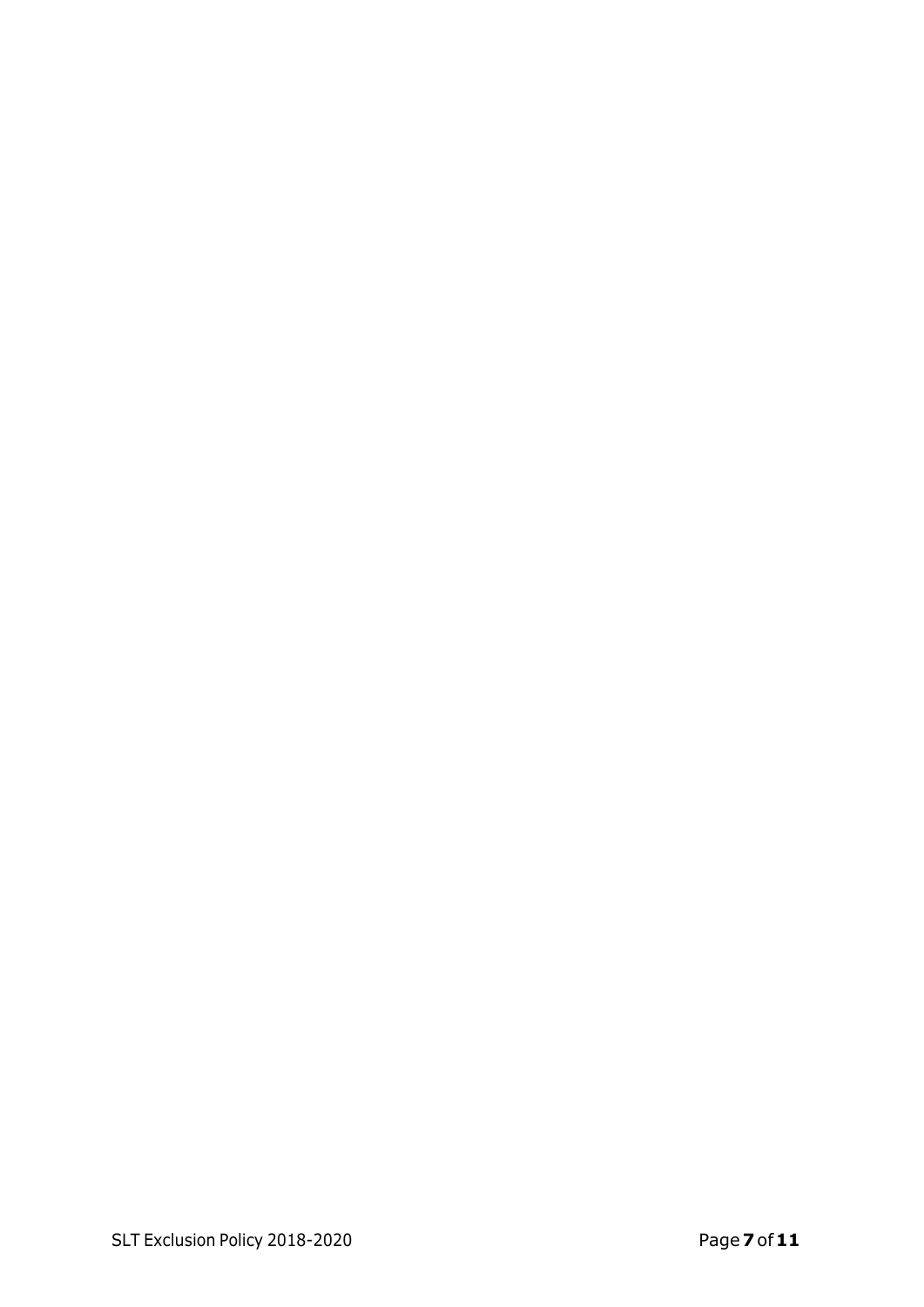#### **Fixed Period Exclusion from school**

- Fixed period exclusions are either a set number of days or during lunch time. During this time your child must not return to school or enter the school premises.
- You will be notified immediately of an exclusion (usually by phone) and a letter **must** be sent to you within one school day of the Head teacher's decision. The letter should tell you the reasons for the exclusion (it should explain clearly what has happened), the length of the exclusion (in school days) and the date and time when your child must return to school.
- A child cannot be excluded from school for a period of more than 45 school days in any school year (either as a single sanction or cumulative). Once a pupil has reached the limit of 45 days, any subsequent exclusion will result in a permanent exclusion.

#### **Long term fixed period exclusions (i.e. more than 15 days):**

- If your child has been excluded for 15 school days or more over a term, then the Governing Body must meet to review the exclusion within 15 school days after the exclusion. The Discipline Committee can decide to uphold the Head teacher's decision or allow your child back in to school (called reinstatement). If your child would miss a public examination, the governors will try to hold the meeting before the date of the examination.
- The committee will have a clerk to record what is said and to ensure that everybody can state their case fairly.

#### **Short term fixed period exclusions:**

• If your child has been excluded for between 5.5 - 15 school days in a term (adding together all the exclusions that term), the Governing Body will meet within 50 school days, but only if you (the parent/carer) request to do so to review the exclusion. You are entitled to attend this meeting. Even if your child has returned to school, Governors can still say if they would have upheld the exclusion or not and place a statement of their views on your child's record. The school will write to you with details and the arrangements for this meeting.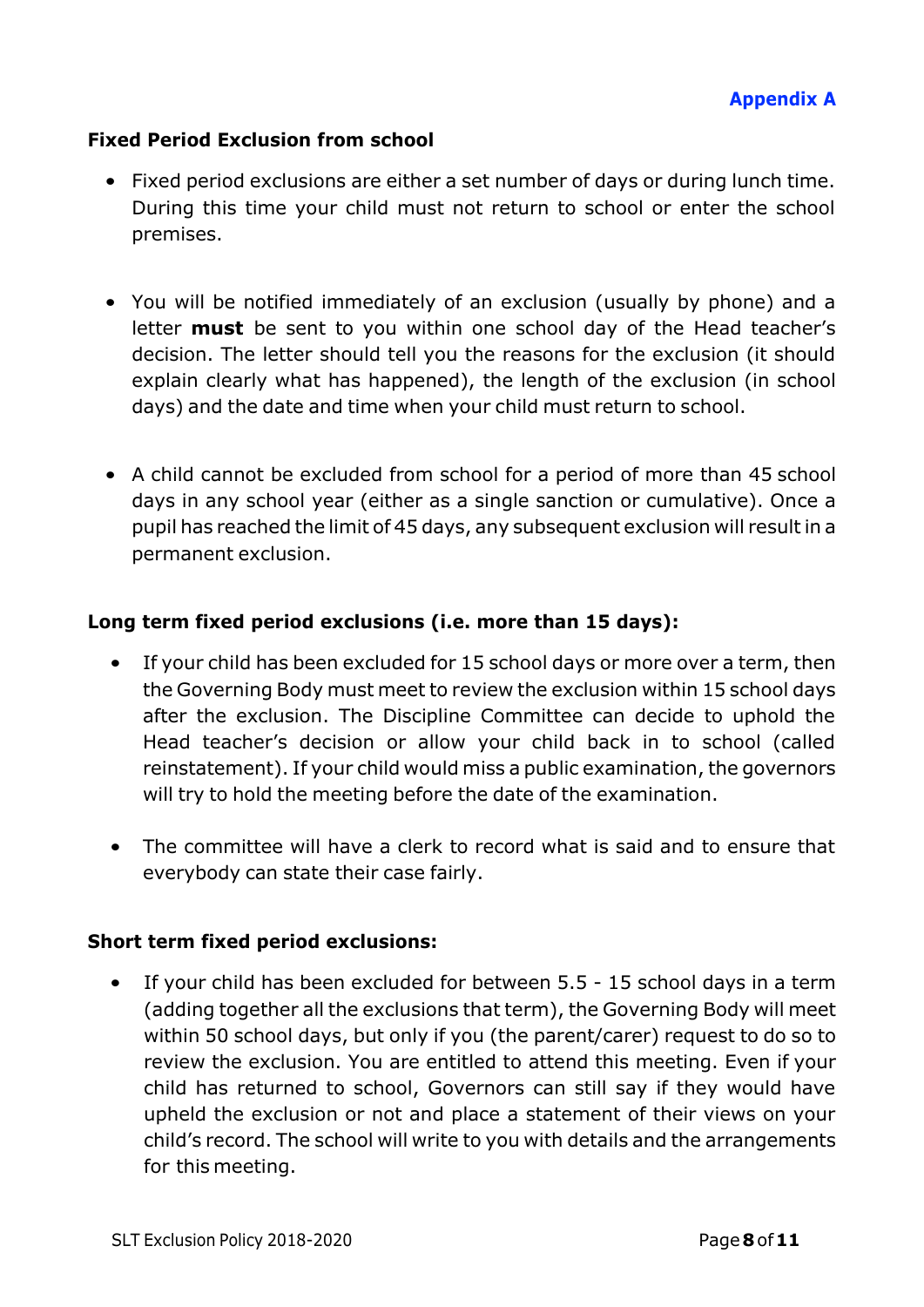- The school will make arrangements for off-site education from the 6th school day of a fixed period exclusion.
- If your child has been excluded for up to 5 school days, the Governing Body do not have to meet with you. However, you can make written representations if you wish, which must be considered within 50 days of the decision to exclude. The decision will be placed on your child's file.

## **There is no right to an independent review for fixed period exclusions.**

- Details of your child's exclusion will be entered on their school records.
- You have a right to see your child's school record. If you would like to do so, you will need to contact the school direct.

During the first 5 days of an exclusion you must ensure that your child is not in a public place during normal school hours without good reason (This applies whether or not the parent is with the child). A failure to comply with this is an offence and you can be given a fixed penalty notice from the Local Authority.

### **Permanent Exclusion from School**

- Permanent exclusion means that your child cannot return to the school or enter the school premises. Only the Head teacher has the right to exclude your child fromschool.
- You will be notified immediately of an exclusion (usually by phone) and a letter **must** be sent to you within one school day informing you of the decision to permanently exclude your child from school and the reasons why this happened.
- The Governing Body must meet within 15 school days of a Head teacher's decision to permanently exclude a child. You will be invited to attend this meeting with a friend or legal representative, as well as sending a written statement if you wish. The school will write to you with details and the arrangements for thismeeting.
- After the Governor's meeting, you will receive a letter from the Clerk to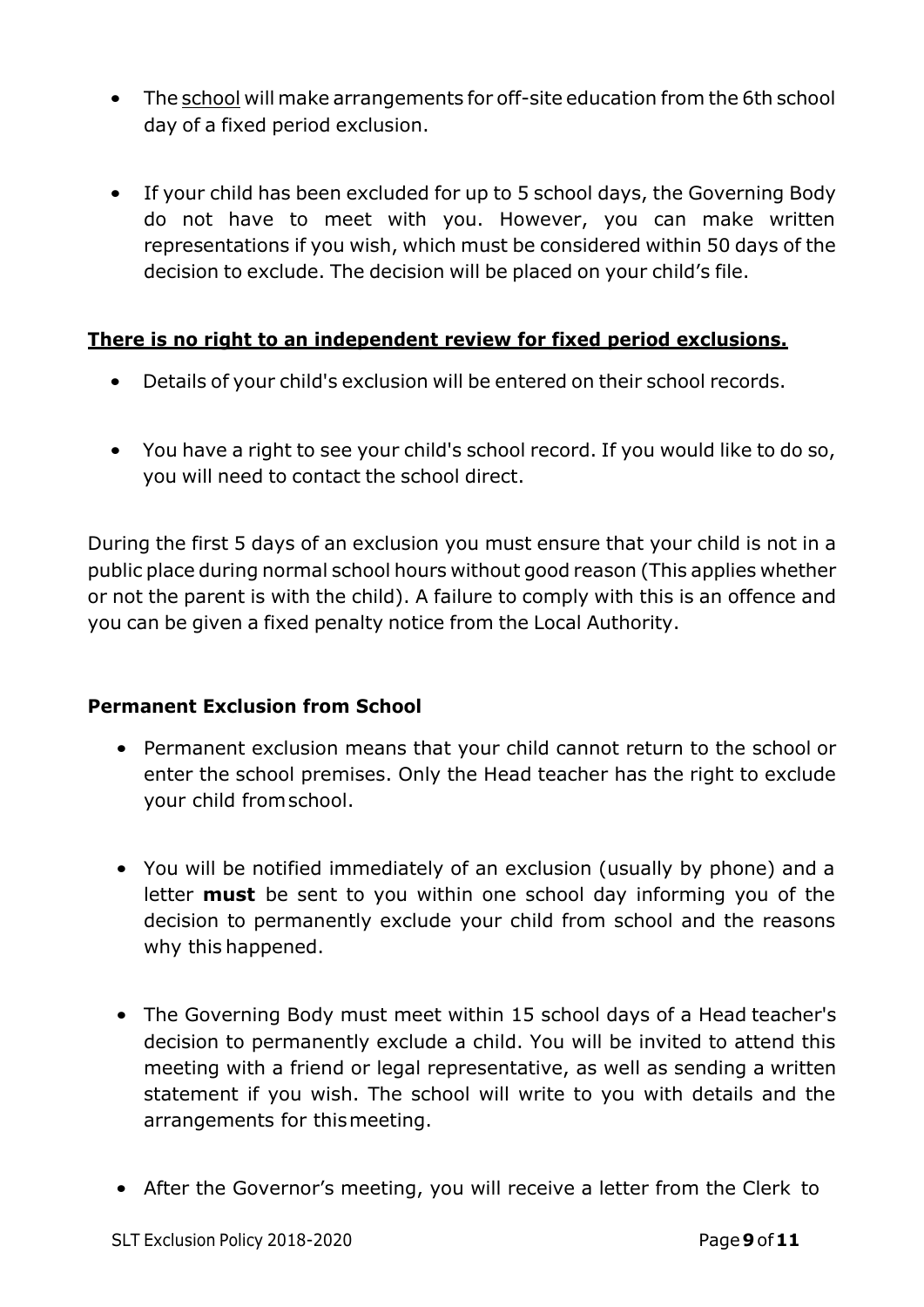Governors' stating the decision reached by the Governing Body and the reasons why. If the Governing Body uphold the Head teacher's decision to exclude, then you have the right to have the Head teacher's decision reviewed by an Independent Review Panel (IRP).

- The Clerk to the Governors' will write to you to let you know when you must lodge your review by. This is within 15 school days of being officially notified by the Governing Body in writing.
- The role of the IRP, as an impartial body, is to review the decision of the Governing Body. The panel, in reviewing the decision, can make one of three decisions, whichare:-
	- Uphold the decision of the Governing Body;
	- Recommend that the Governing Body reconsiders the matter, or
- If it considers that the decision of the Governing Body was flawed, **when considered in the light of the principles applicable on an application for judicial review**, the IRP can quash the decision of the Governing Body and direct the Governing Body to reconsider the matter.
- If you do not wish to have the exclusion reviewed, your child will be taken off roll at the school from which they were permanently excluded, the day after the *Review* periodexpires.
- If you decide to have the decision reviewed, your child's name cannot be removed from the school roll until after the outcome of your IRP is known or the period within which the right of review has elapsed (unless you formally waive your right to have the decision reviewed at an earlier date).
- The school has to provide education for your child for the first five school days of the exclusion. This is usually done by work being sent home to complete. The Local Authority will contact you in order to arrange provision from the 6th day and to discuss your child's needs to continue his/her education.
- You have the right to see your child's school records. You will need to contact the school direct if you wish to see these records.